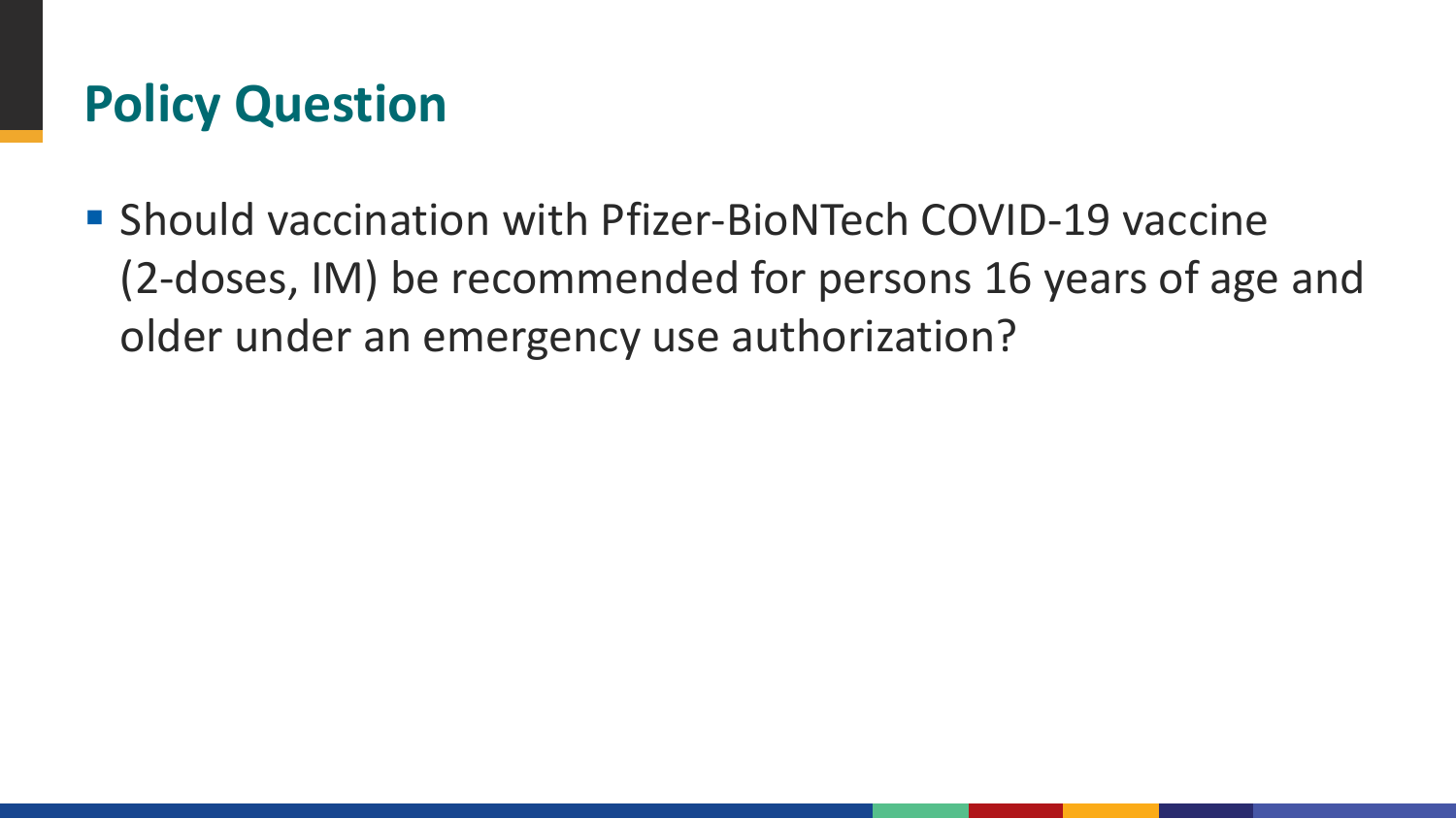### **Evidence to Recommendations Framework** Summary: Work Group Interpretations

|                   | Undesirable<br>consequences | Undesirable<br>consequences | The balance<br>between | <b>Desirable</b><br>consequences | <b>Desirable</b><br>consequences | There is      |
|-------------------|-----------------------------|-----------------------------|------------------------|----------------------------------|----------------------------------|---------------|
|                   | clearly                     | probably                    | desirable and          | probably                         | clearly                          | insufficient  |
| <b>Balance of</b> | outweigh                    | outweigh                    | undesirable            | outweigh                         | outweigh                         | evidence to   |
| consequences      | desirable                   | desirable                   | consequences           | undesirable                      | undesirable                      | determine the |
|                   | consequences                | consequences                | is closely             | consequences                     | consequences                     | balance of    |
|                   | in most                     | in most                     | balanced or            | in most                          | in most                          | consequences  |
|                   | settings                    | settings                    | uncertain              | settings                         | settings                         |               |

| <b>Type of</b><br>recommendation | We do not recommend<br>the intervention | We recommend the<br>intervention for individuals<br>based on shared clinical<br>decision-making | We recommend the<br>intervention |
|----------------------------------|-----------------------------------------|-------------------------------------------------------------------------------------------------|----------------------------------|
|----------------------------------|-----------------------------------------|-------------------------------------------------------------------------------------------------|----------------------------------|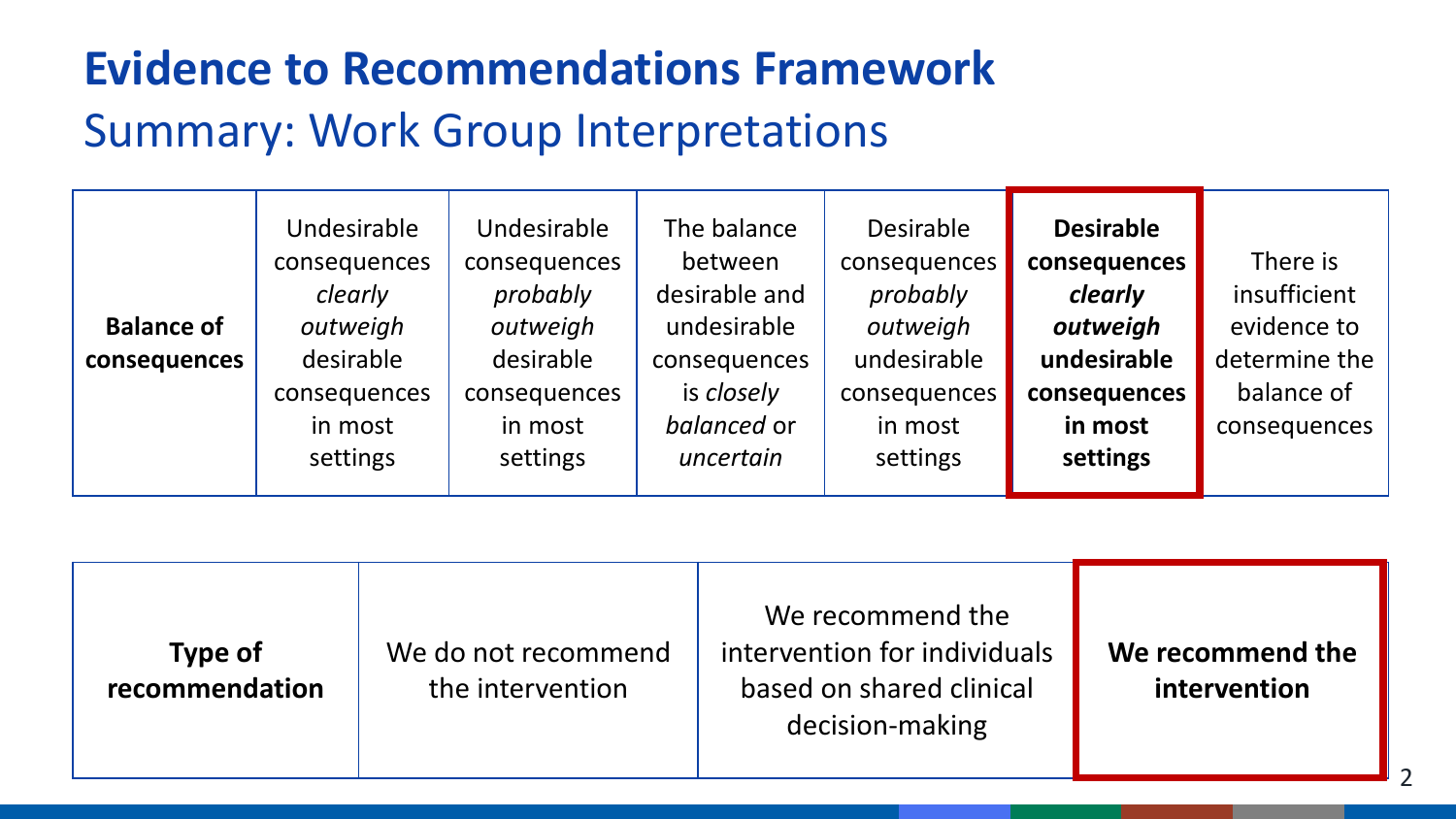### **ACIP Vote – Interim Recommendation**

The Pfizer-BioNTech COVID-19 vaccine is recommended for persons 16 years of age and older in the U.S. population under the FDA's Emergency Use Authorization.

For purposes of ACIP's role under the Affordable Care Act, ACIP recommends vaccination with COVID-19 vaccines within the scope of the Emergency Use Authorization or Biologics License Application for the particular vaccine.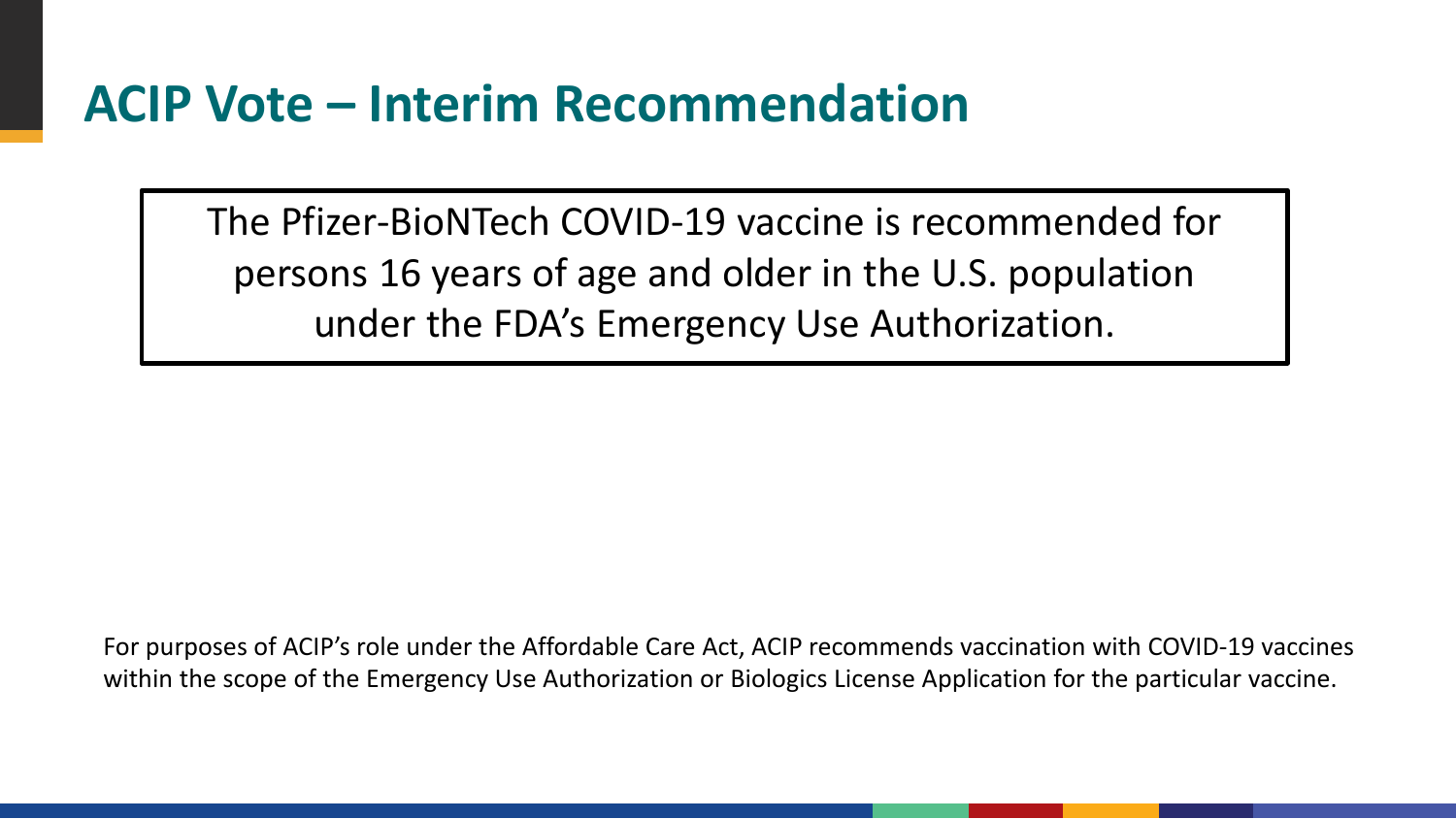## **ACIP Vote – Interim Recommendation** Amendment to 2021 Adult and Child/Adolescent Immunization Schedule

Recommend the proposed amendment to the 2021 Adult and Child/Adolescent immunization Schedules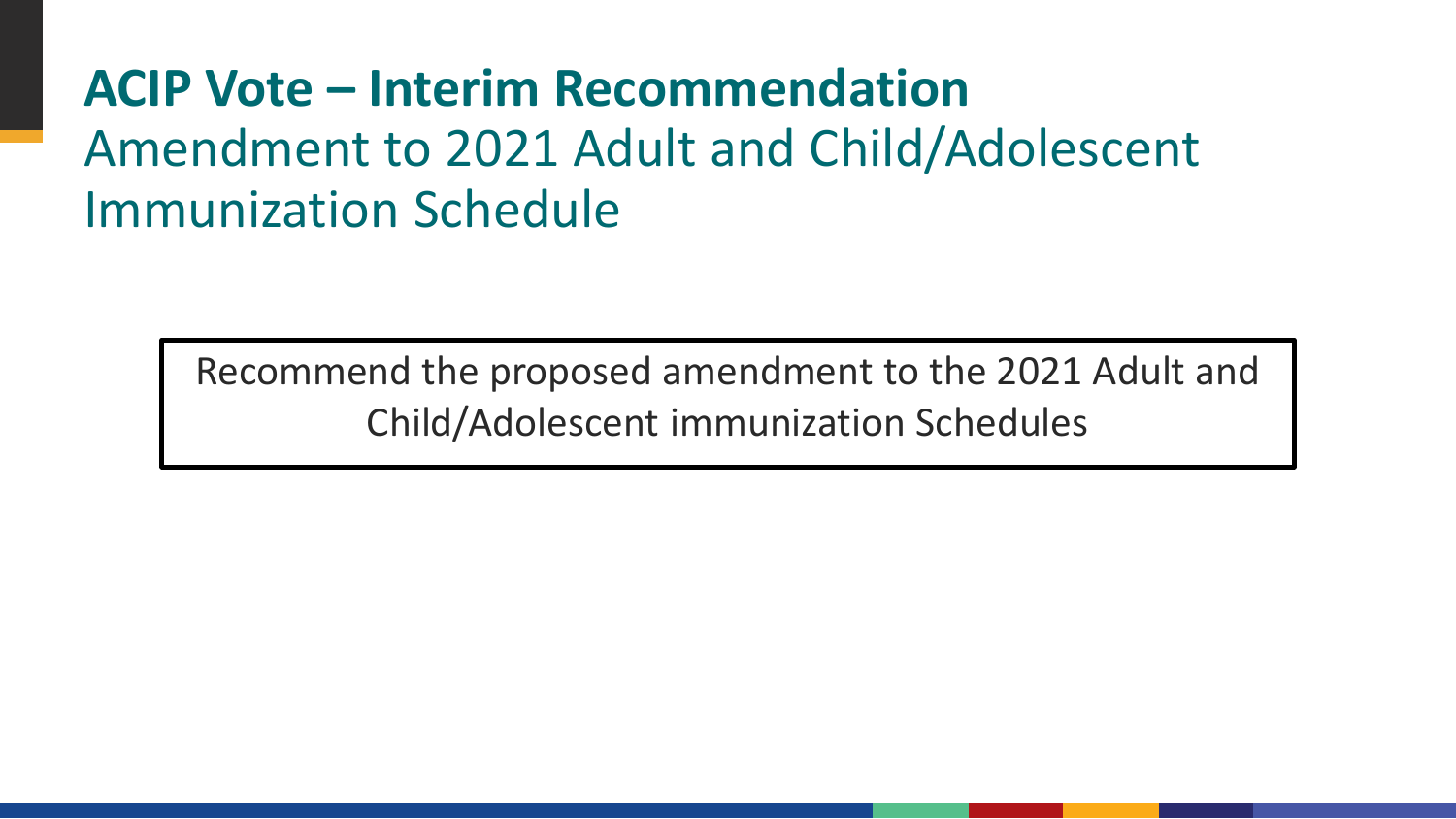# **ACIP Vote – Interim Recommendation** Amendment to 2021 Adult Immunization Schedule

### **Notes**

### **Recommended Adult Immunization Schedule, United States, 2021**

For vaccine recommendations for persons 18 years of age or younger, see the Recommended Child/Adolescent Immunization Schedule.

### **Additional Information**

**COVID-19 Vaccination** ACIP recommends use of COVID-19 vaccines within the scope of the Emergency Use **Authorization or Biologics License** Application for the particular vaccine. Interim ACIP recommendations for the use of COVID-19 vaccines can be found at https://www.cdc.gov/vaccines/hcp/aciprecs/vacc-specific/covid-19.html

manhilus influenzes tuno. R vaccination

- Atrisk for hepatitis A virus infection: 2-dose series HepAor 3-dose series HepA-HepBas above
- Chronic liver disease (e.g., persons with hepatitis B, hepatitis C, cirrhosis, fatty liver disease, alcoholic liver disease, autoimmune hepatitis, alanine aminotransferase [ALT] or aspartate aminotransferase [AST] level greater than twice the upper limit of normal) - HIV infection
- Menwhohavesex withmen
- Injection or noniniection drug use
- Persons experiencing homelessness
- Work with hepatitis A virus in research laboratory or with nonhuman primates with hepatitis A virus infection
- Travelin countries with high or intermediate endemic hepatitis A (HepA-HepB [Twinrix] may be administered on an accelerated

weeksapartor3-dose seriesEngerix-Bor RecombivaxHB at 0.1.6 months [minimum] intervals: dose 1 to dose 2: 4 weeks / dose 2 to dose 3: 8 weeks / dose 1 to dose 3: 16 weeks]) or 3-dose series HepA-HepB (Twinrix at 0, 1, 6 months Iminimum intervals: dose1 to dose 2: 4 weeks / 5 dose2 to dose3: 5 months])

#### **Special situations**

At risk for hepatitis B virus infection: 2-dose (Heplisay-B) or 3-dose (Engerix-B, Recombivax HB) series or 3-dose series HepA-HepB (Twinrix) as above

Chronic liverdisease (e.g., persons with hepatitis C, cirrhosis, fatty liver disease, alcoholic liver disease, autoimmune hepatitis, alanine aminotransferase [ALT] or aspartate aminotransferase [AST] level greater than twice upper limit of normal)

- HIV infection